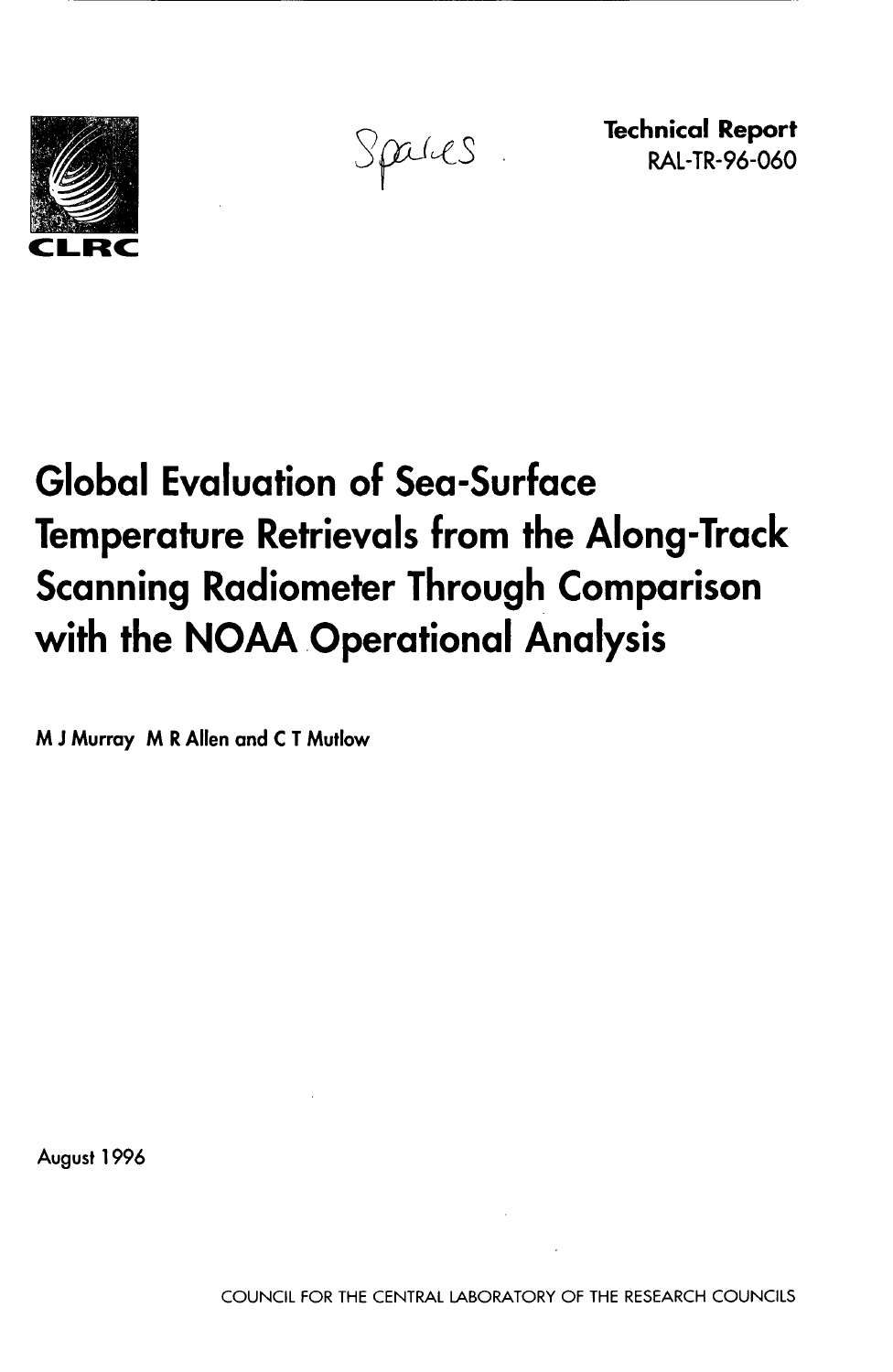# 0 **Council for the Central Laboratory of the Research Councils 1996**

Enquiries about copyright, reproduction and requests for additional copies of this report should be addressed to:

The Central Laboratory of the Research Councils Library and Information Services Rutherford Appleton Laboratory Chilton Didcot Oxfordshire OX1 1 OQX Tel: 01 235 445384 Fox: 01 **235** 446403 E-mail library@rl.ac.uk

**ISSN 1358-6254** 

Neither the Council nor the Laboratory accept any responsibility for loss or damage arising from the use of information contained in any of their reports or in any communication about their tests or investigations.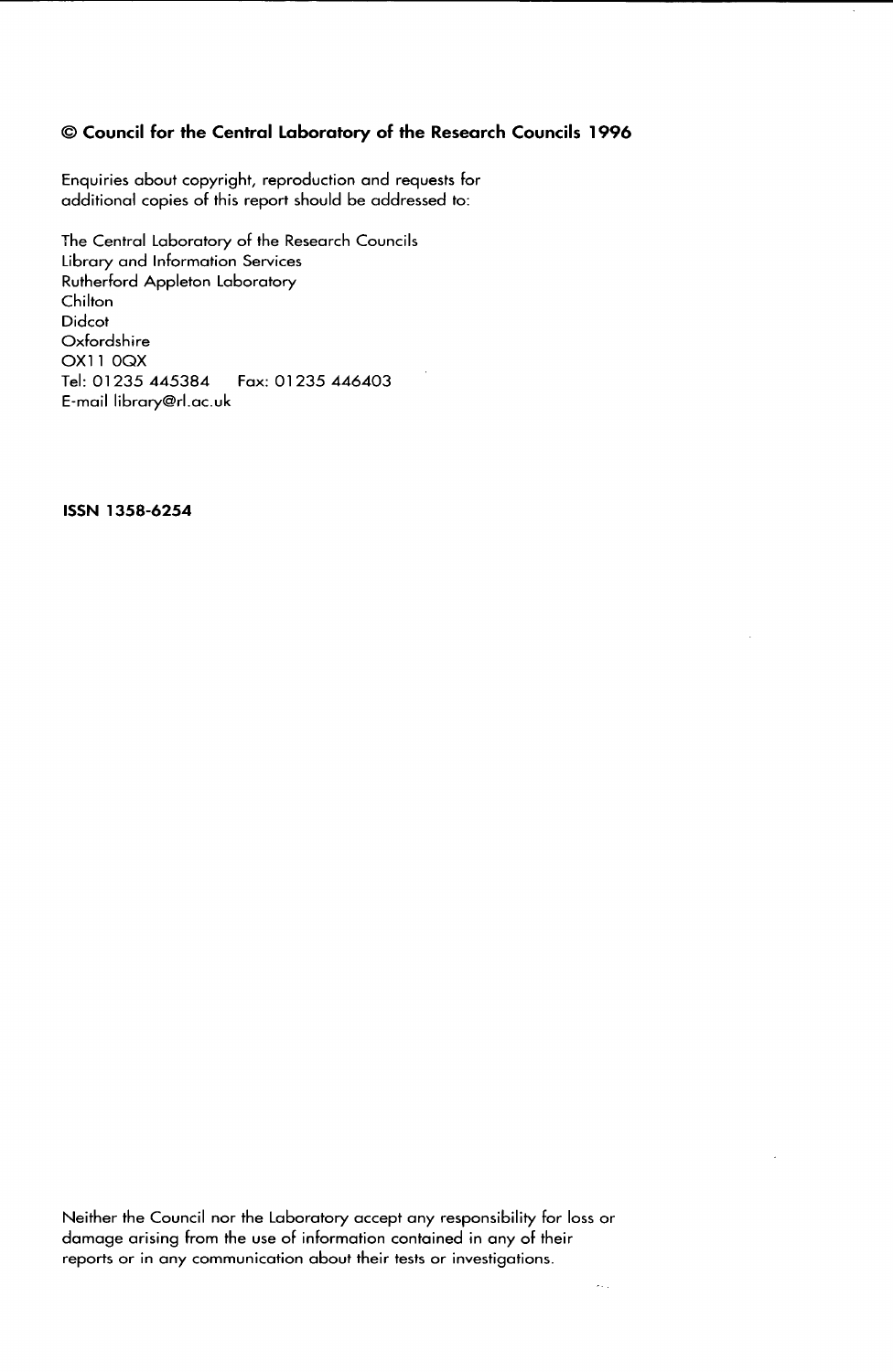# **Global evaluation of sea-surface temperature retrievals from the Along-Track Scanning Radiometer through comparison with the NOAA Operational Analysis**

M. J. Murray, M. R. Allen and C. T. Mutlow Space Science Department, Rutherford Appleton Laboratory Chilton, Didcot, OX11 OQX, UK *e-mail:* **m.** r . **allenQr1. ac** . *uk* 

 $ERS-RL-TN-2175/96$  - July, 1996

#### **Abstract**

The Along-Track Scanning Radiometer (ATSR) has provided almost five years of global sea-surface temperature (SST) observations since its launch **on** ESA's ERS-1 satellite in July . 1991. Comparison of these data with the NOAA Operational Analysis, based **on** in *situ*  measurements and Advanced Very High Resolution Radiometer (AVHRR) data, confirms that the three-channel dual-angle-view ATSR SST retrieval scheme achieved its design objective of accurate and independent SST observations even in the presence of severe atmospheric aerosol contamination due to the eruption of Mount Pinatubo. Clear scope **for** improvement remains, however, in the initial ATSR two-channel and single-view SST retrievals.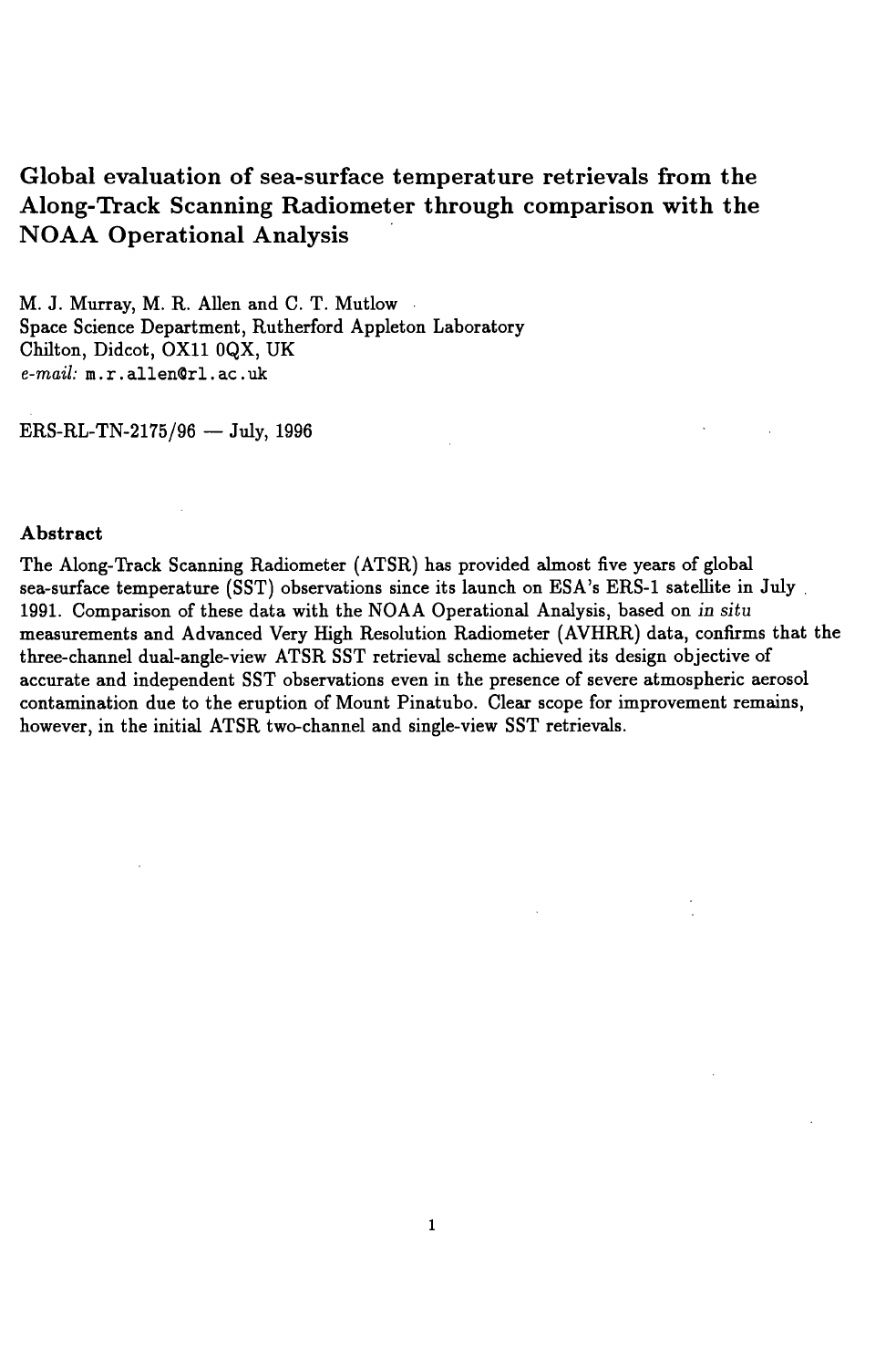# **1 Introduction**

Sea-surface temperature (SST) is a key parameter determining the behaviour of the ocean-atmosphere interface. A consistent, continuous and global SST field with an absolute accuracy of around 0.3K has been called for to satisfy the requirements of ocean and climate research (e.g. Harries *et al.*, 1983; Allen *et al.*, 1994). Conventional observations made from ships and buoys are concentrated in shipping lanes and sparse in the Southern hemisphere. Observations made by satellite-borne infrared radiometers provide near-global coverage, but SST retrieval is inevitably compromised by the difficulty of adequately compensating for atmospheric effects, such as clouds, water vapour and aerosols.

Over 15 years of SST measurements have been made by the Advanced Very High Resolution Radiometer (AVHRR) series of instruments on the NOAA TIROS-N series of operational satellites. These have provided global SSTs with a nominal accuracy of approximately 0.7K (Mc Clain *et al.,* 1985), and considerable effort has been devoted to the production of a consistent AVHRR SST record through the NASA Pathfinder project. In general, efforts at improving AVHRR SST retrievals have involved using data from other sources, such as quality-controlled in situ buoy observations, to devise empirical algorithms to convert AVHRR brightness temperatures into SST. This leads to a more accurate SST retrieval, at the cost of loss of independence of the various data sources.

AVHRR SST retrievals were found to be severely compromised by atmospheric aerosol contamination such as occurred after the eruption of Mount Pinatubo in June 1991. By September 1991 the number of day-time SST retrievals dropped close to zero in the tropics, as the cloud-clearing algorithms were found to be unreliable in these conditions; negative biases greater than 1K have been reported in those **SST** retrievals which were achieved (Reynolds, 1993). A variety of aerosol correction algorithms have since been proposed.

The first Along-Track Scanning Radiometer (ATSR-1) is a four-channel, dual-view, self-calibrating, infrared radiometer with spatially co-registered spectral channels centred at  $1.6\mu$ m,  $3.7\mu$ m,  $10.8\mu$ m and  $12.0\mu$ m. The  $1.6\mu$ m channel is useful only in day-time and its primary purpose is cloud identification. The key experimental feature of ATSR is that it views the same point on the ocean surface twice, over an interval of approximately 100 seconds, at two different angles through the atmosphere as the satellite passes overhead. This allows a 'dual-view" retrieval in which two different atmospheric path lengths are utilized to quantify and correct for the effects **of** atmospheric emissions and absorption. ATSR was designed to measure SSTs to an accuracy of 0.3K without recourse to surface observations. **A** standard set of climatological radiosonde profiles was used in the generation of the coefficients in the retrieval algorithm (Zivody *et al.,* 1994) but no post-launch corrections have been applied to bring the ATSR data into agreement with other SST observations: hence it represents a completely independent dataset. Other features of the ATSR design include the on-board calibration, and the use of actively cooled detectors (see Delderfield *et al.,*  1986, Edwards *et al.,* 1990).

The absolute accuracy of ATSR SSTs can only be evaluated through validation against accurately collocated in *situ* observations of ocean **skin** temperature (Minnett, 1991). Considerable effort has been made in this direction (see, for example: Mutlow *et al.,* 1994; Barton *et al.,* 1995; Forrester and Challenor, 1995; Donlon and Robinson, 1996). Nevertheless the practical difficulty of making accurate in *situ* measurements of **skin SST** means that the size of validation datasets remains limited. An alternative approach, previously adopted by Harrison and Jones (1993), is to compare the ATSR data with an independent SST analysis. This cannot provide an absolute measure of instrument accuracy, since collocation noise would typically dominate individual ATSR-analysis differences, but it enables the examination of large-scale patterns **of** bias to search for the spatio-temporal signature of atmospheric contamination. We focus on a comparison with the NOAA operational SST analysis, **also** popularly known as "Reynold's analysis", widely regarded **as** the best available SST analysis on this resolution.

#### **2 NOAA Operational Analysis**

Reynolds and Marisco, 1993; Reynolds and Smith, 1994), hereafter NOAA-OA, uses a blend of in *situ* (ship and buoy) and AVHRR data, to produce global weeklymean SSTs on a one-degree grid. These data are compiled using a two-step procedure in which satellite data are initially corrected for any (spatio-temporally varying) bias by using them to provide second derivative information in a solution of Poisson's equation anchored to in *situ* data. An optimal interpolation (01) scheme is then used to produce a continuous analysis. Thus the absolute values of buoy and ship data are given a relatively high weight, and only the derivatives of the satel-The NOAA operational SST analysis (Reynolds, 1988;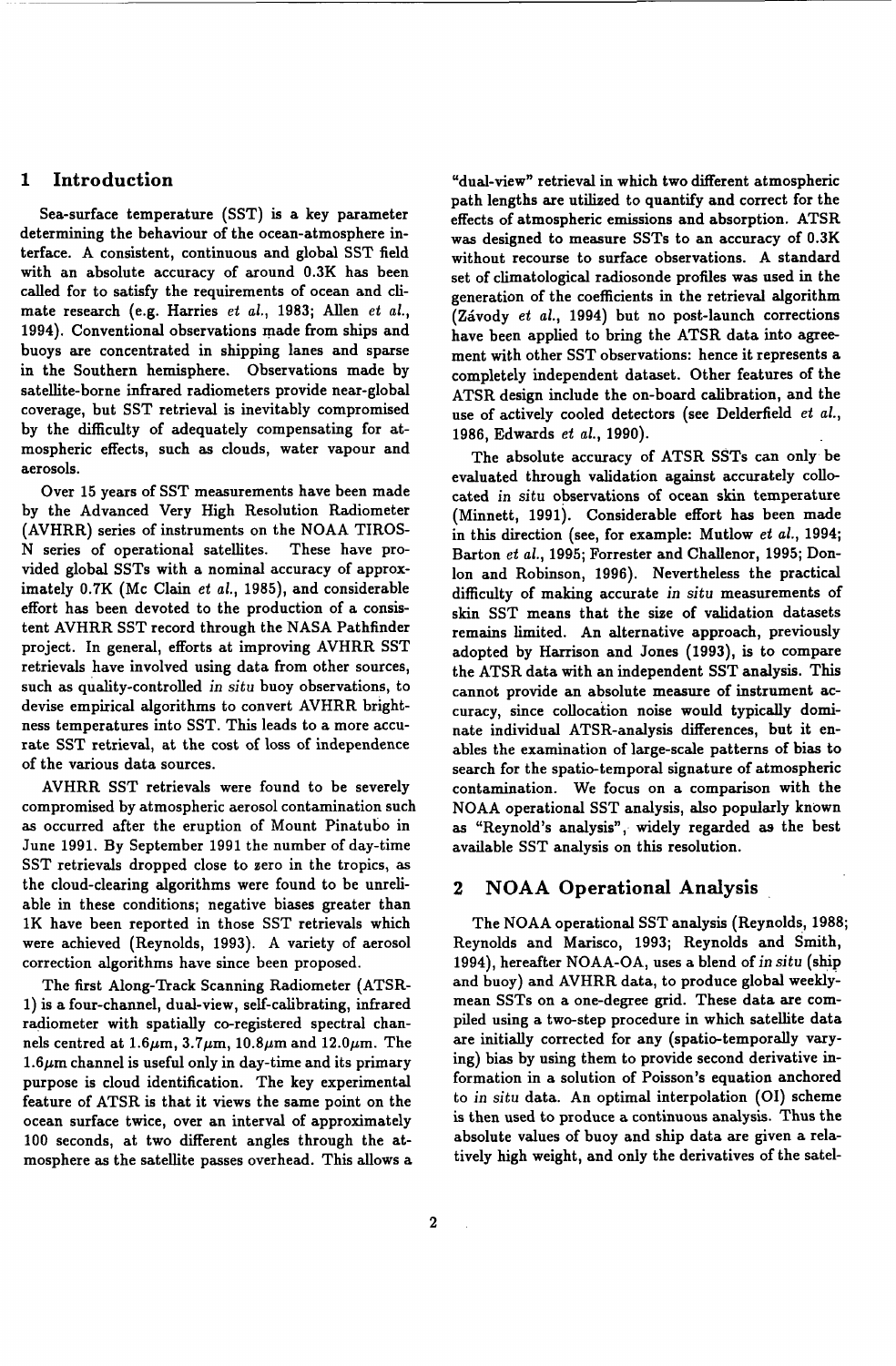lite are, in effect, used in the 01. *In situ* SSTs outside the range  $-2^{\circ}$ C $<$  T  $<$  35°C are discarded, as are those data for which the SST anomaly lies outside  $\pm 3.5$  times the climatological standard deviation. The contributing SSTs represent a mixture of day-time and night-time observations.

### **3 ATSRdata**

A variety of products are derived from ATSR data (Bailey, 1993) but this analysis is based on the spatially-Averaged Sea-Surface Temperature (ASST) product. These data comprise half-degree, spatially-averaged SSTs with associated temporal, positional and confidence information. The data considered here were acquired during the four-year period August 1991 - July 1995 inclusive. These data have been made available on a CD-ROM set (Murray, 1995) available from the ATSR Science Team at RAL.

The ATSR SST retrieval scheme follows that of Mc-Clain *et* al. (1985), where SST is given by a linear combination of infrared brightness temperatures:

$$
\text{SST} = a_0 + \sum_{i=1}^N a_i T_i
$$

where the  $a_i$  are constant (latitude-dependent) coefficients and *Ti* is the cloud-free scene brightness temperature as observed by ATSR either in the nadir **or** forward view. A range of retrieval algorithms are possible with this geometry; in the most accurate, a dual-view threespectral-channel (3.7, 10.8 and  $12.0 \mu m$ ) retrieval which can be used only at night, *i* ranges from 1 to 6. Dualview, two-channel (10.8 and  $12.0\mu$ m) retrievals are used for day-time observations when sunglint contaminates the  $3.7\mu$ m brightness temperatures, and also for all retrievals after the premature loss of the  $3.7\mu$ m channel on 27th May, 1992. Single-view (nadir only) SSTs are computed for comparison with the dual-view product, and also to provide an estimate of SST where cloud cover **or** operational constraints make it impossible to obtain a spatially co-registered dual-view retrieval. Separate coefficients are derived for each retrieval scheme using global radiosonde sets and an atmospheric radiative transfer model; three characteristic atmospheric profiles are used (polar, mid-latitude **or** tropical) and latitude-dependent coefficients are obtained by linear interpolation between them. A complete description of the ATSR SST retrieval is given in Závody et al.(1994, 1995).

ATSR data were averaged into a one-degree, weekly spatio-temporal grid matching the spatial and temporal division of the NOAA-OA. Only data within **6K** of the Global Ocean Surface Temperature Atlas (GOSTA - Bottomley *et* al., 1990) climatology were used; this requirement excluded less than 0.3% of day-time and approximately **4%** of night-time ATSR data. Rejection was overwhelmingly because the ATSR SSTs were too cold, probably due to cloud contamination. A more conservative climatological check would improve the ATSR/NOAA-OA agreement and might also help in the identification of more subtle sources of bias, but would **also** introduce the risk of excluding valid data in regions of high interannual SST variability. Likewise, a consistency check between day-time and night-time ATSR data, as used in Jones *et* al. (1996), would also reduce bias and noise. This is to be investigated in subsequent work.

**In** the case of night-time data, most of the cold SSTs were observed in the Southern Ocean at latitudes south of 30°S, although a significant contribution from northern latitudes occurs in the summer months in that hemisphere. Too-cold day-time observations usually arise at mid-latitudes in the Northern hemisphere during the summer months. Unsurprisingly the cold bias associated with inadequate cloud-clearing is much less than with night-time SSTs, since the availability of the  $1.6\mu m$ reflectances enables much better cloud identification in daylight.

ATSR day-time and night-time observations have been considered separately throughout this paper, as have dual-view and single-view (that is, nadir only) observations.

# **4 Comparison of ATSR and NOAA-OA SSTs**

Any satellite-based SST measurement represents the temperature of a water layer less than O.lmm thick; this **is** typically several tenths of a degree cooler than the temperature a few millimeters below it, which in turn may be either cooler **or** warmer than the "bulk" temperature at lm depth, depending on the state of the near-surface thermocline. See Schluessel *et* al. (1990) for a discussion of the factors influencing the sense and magnitude of this "skin/bulk" temperature difference. In general, skin temperature is subject to much stronger diurnal variation than the bulk temperature as defined above, with a peak skin SST occurring in the late *af*ternoon as a result of solar heating, at which time the ocean skin may be warmer than the bulk temperature. However, most ATSR day-time observations are made between 10:30 and 11:OO local time, and night-time ob-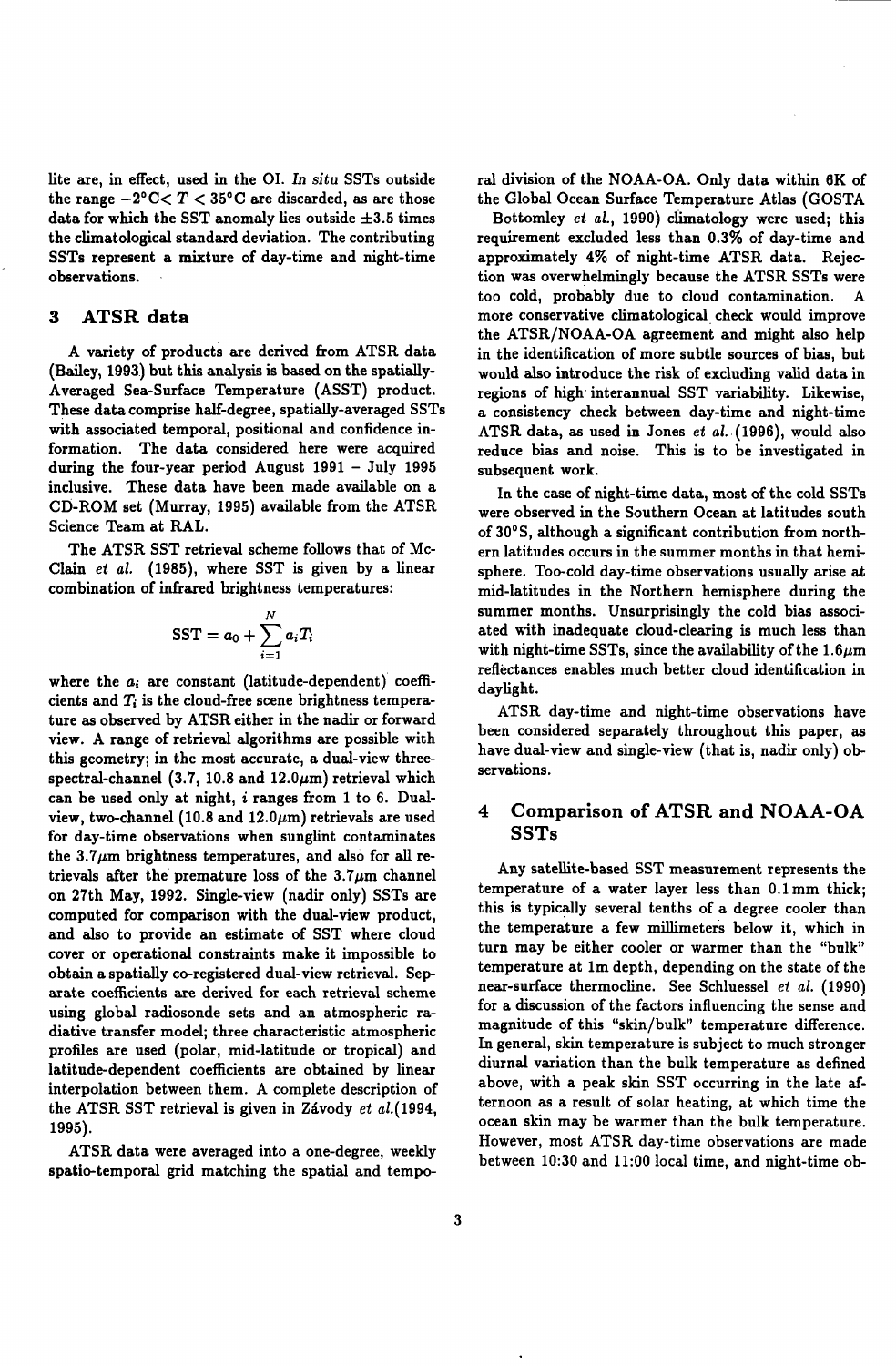servations about twelve hours later. At these times it is likely that, **on** average, the ocean **skin** will be cooler than the bulk temperature. As NOAA-OA uses absolute temperatures from *in situ* SSTs, and only the derivatives of the satellite SSTs, it is representative of ocean bulk temperature.

This comparison uses NOAA-OA SSTs warmer'than  $-1.8$ °, the value used as an ice mask, and excludes data flagged as land or ice in the GOSTA climatology. Improved ice identification is an area of priority activity identified by this survey.

#### **4.1 Zonal mean differences**

Initially we investigate time-latitude plots of zonallyaveraged, weekly-mean, one-degree SST fields. The choice of zonal mean fields is made as the major sources of bias between ATSR and NOAA-OA *(i.e.* aerosols, cloud contamination and the skin-bulk effect) should, to a first approximation, appear zonally symmetric. Only ocean data have been included (no lakes or inland seas). All temperatures are given in Kelvin, and shown in the range 268K to 304K for absolute SSTs, and  $-2.0K$  to  $+0.5K$  for ATSR-NOAA-OA differences; therefore a negative difference indicates an ATSR SST is colder than that from NOAA-OA. As explained above, ATSR SSTs might be expected to be slightly cooler than NOAA-OA due to the skin-bulk effect, and may be further affected by inadequate compensation for atmospheric contamination. Except where specified otherwise, the figures cover the four-year period, August <sup>1991</sup>- July 1995 inclusive.

Figure 1 represents the global SST field from NOAA-OA, and Figure 2 shows the equivalent field for nighttime, dual-view ATSR data. As described above, where possible, night-time SST retrievals utilize the 11, 12 and  $3.7\mu$ m data. However no  $3.7\mu$ m data were transmitted to ground during the period 6th August-13 Sep tember 1991, and the  $3.7\mu$ m channel was permanently lost on 27th May 1992. Subsequent to the loss of the  $3.7\mu$ m data, night-time SST retrievals were initially about 0.6K cooler than the previous three-channel retrievals. Complications arising from the failure, resulted in a short period of missing data around this time (evident as black horizontal lines).

Figure **3** shows the difference between the ATSR dual-view night-time SSTs and NOAA-OA. Aerosol contamination due to the Mount Pinatubo plume is ap parent both at the start of the mission, and subsequent to the failure of the  $3.7\mu$ m channel in May 1992. However near complete elimination of the Pinatubo aerosol is achieved when ATSR  $3.7\mu$ m data are available.

This comparison highlights a parabolic anomaly in the Southern hemisphere during October 1991 - March 1992. This feature is apparent in the NOAA-OA, with affected SSTs being subject to a negative bias of up to 2K in this region (Reynolds, 1992). This is due to an AVHRR calibration anomaly affecting the  $3.7\mu$ m data and thus the night-time SSTs. The problem occurs at certain solar/satellite geometries when the satellite moves out of earth's shadow. The effect was exacerbated by the aerosol-corrected algorithm in use at the time, by the shortage of day-time SSTs, and the usual lack of *in situ* data in the region.

Comparison of ATSR data with and without  $3.7\mu m$ data suggests the standard deviation of the ATSR-NOAA-OA differences rose from 0.7K to 0.9K post- $3.7\mu$ m failure. These figures are based on comparing  $40$ weeks of data immediately before 27th May 1992 with 40 weeks of data shortly afterwards. Only **SSTs** north of 10's were considered in both datasets, to exclude the effects of the anomaly in the NOAA-OA. These figures give some indication of the impact of the loss of the  $3.7\mu$ m channel, but are not an indication of the absolute accuracy of either dataset since the ATSR and NOAA-OA data have not been accurately collocated; that is, we are comparing weekly  $1^{\circ} \times 1^{\circ}$  areas with no guarantee that observations in the two datasets have been taken at the same time in that spatio-temporal region. Moreover, the smoothing of the NOAA-OA would result in a non-zero standard deviation in the difference between the two datasets, even *if* the unsmoothed data were in perfect agreement.

The success of the ATSR SST 3-channel, dual-view retrieval in conditions of severe aerosol contamination is clearly apparent, and the value of the dual-view observations can be established by comparing this result with the equivalent comparison using ATSR nadir-only SSTs, as shown in figure 4.

Figure 4 shows the ATSR-NOAA-OA difference field using only ATSR night-time nadir-view information the SST retrieval. It is clear that the availability of the  $3.7\mu$ m data enables a much improved SST retrieval in the presence of aerosols. However, unlike the dualview retrieval, aerosol-induced biases of up to 1.5K are present in the nadir-only SSTs, as indicated by the equator-to-pole gradients in the difference field.

The difference fields shown in Figures **3** and 4 both exhibit a seasonal cycle in equatorial regions and at mid-latitudes in the Northern hemisphere. This cycle appears more marked in the case of the nadir-only SSTs, and is least evident in the case of the dual-view SSTs to which the  $3.7\mu m$  data contributed. Since we would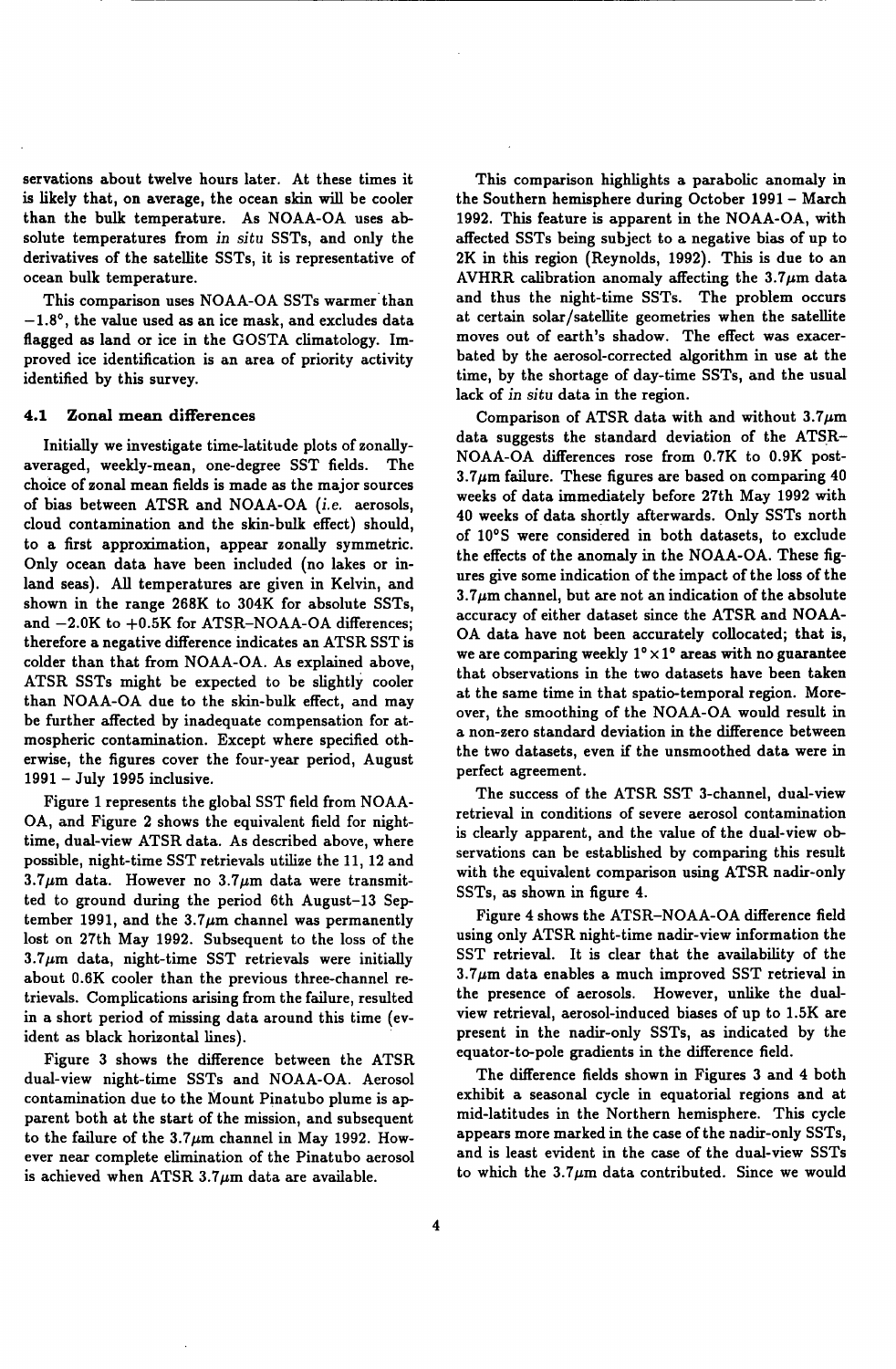expect some seasonality in atmospheric contamination from both aerosol and water vapour, this result is not surprising. Further examination of this seasonal cycle in these biases might prove a useful approach to understanding their origins.

Figures 5 and 6 show the (ATSR-NOAA-OA) difference fields using ATSR day-time dual-view, and daytime nadir-view respectively. ATSR day-time SST retrievals use only the 11 and  $12\mu$ m brightness temperatures, with the  $1.6\mu$ m data used for cloud clearing. This two-channel retrieval does not deal with aerosol contamination as effectively as the three-channel night-time retrieval. Nevertheless the improvement of the dual-view with respect to the nadir-only SST retrieval is again demonstrated.

Both the latter two figures exhibit noisiness at high latitudes in the Northern hemisphere. The low sea/land ratio in this region may be partially responsible for this, as may an inadequate ice mask. Another contributory factor is that, in this initial processing phase, ATSR dual-view SSTs could not be processed over a 200km wide strip of the Northern Atlantic as shown in Figure **16.** This is simply because orbits were initially processed individually, making it impossible to compute a dual-view SST if the necessary data was acquired across the (arbitrary) junction between one orbit and the next. It should be straightforward to rectify this in subsequent reprocessing. A strong seasonal cycle at mid-latitudes in the Northern hemisphere is again apparent, and appears particularly clearly in the dualview SST comparison.

#### **4.2 Time series from selected regions**

To allow more quantitative comparison than is possible in Hofmoller diagrams, we show time series of weekly-mean temperature differences over selected latitude ranges. High-latitude data have been omitted from the comparisons to avoid the effects of ice contamination, and only gridboxes where both datasets have valid SSTs are used in compiling regional mean differences, to minimize sampling noise.

Figure 7 shows the difference between ATSR dualview **SSTs** and the NOAA-OA in the latitude range 7O0S-7O0N, with ATSR day-time and night-time SSTs shown separately. During the period when the  $3.7\mu m$ data were available, ATSR night-time SSTs exhibit a cold bias of only 0.3K with respect to the NOAA-OA. Subsequent to the May 1992 failure, a sudden drop of around 0.7K occurs, after which night-time SSTs follow a similar trend to day-time SSTs, but are consistently cooler than the latter by about 0.2K.

Considering the day-time difference, the ATSR SSTs are approximately 0.8K cooler than the NOAA-OA **SSTs** in 1991. This is larger than expected due to the skin-bulk difference, and the temporal evolution of the bias suggests that it can be attributed primarily to inadequate compensation for atmospheric aerosols from Mount Pinatubo in the ATSR day-time retrieval. In 1992 and the first half of 1993, the difference slowly reduces as the Pinatubo aerosols dissipate, until it stabilizes at a mean (ATSR-NOAA-OA) value of approximately -0.5K until October 1994 when **a drop** of around 0.2K is observed in the ATSR SSTs, discussed below.

The same comparison for tropical regions (30°S-30°N) is shown in Figure *8.* Once again, the ATSR daytime SSTs become warmer with respect to the NOAA-OA as the Pinatubo aerosols reduce. As this is the region most affected by the aerosols, the trend is stronger than in the wider latitude band considered in the previ**ous** figure. For the ATSR day-time SSTs, the cold bias with respect to NOAA-OA reduces from around  $-1.2K$ in September 1991, to  $-0.4K$  in October 1993. However a relative downward trend in ATSR SSTs is apparent from the start of 1994. The exact origin of this trend remains to be firmly identified, but some contribution may be associated with the temperature of the ATSR detectors.

During 1994 and 1995, it became increasingly difficult for ATSR's on-board cooler to maintain the detector temperatures at their post-launch mean value of around 95K. To maximize the life of the cooler, temperatures were allowed to rise slightly, reaching 110K in 1996. This warming has most impact on the response of the  $12\mu$ m detector and by 1995 may have begun to affect retrieved SSTs, particularly in humid tropical conditions (Závody, 1996, private communication). We stress that, through the unique on-board calibration of ATSR, we have the necessary information to model and correct for any long-term trend due to changes in detector temperature, **so** this should not ultimately compromise the temporal integrity of the dataset. The same trend is apparent in the difference timeseries for the ATSR night-time SSTs, although the dominant signal here is again the sudden cooling following  $3.7 \mu m$  failure in May 1992.

The value of the dual-view retrieval is apparent when we consider the corresponding time series using nadironly ATSR SST retrievals. As shown in Figure 9, during the time of heaviest aerosol contamination in the tropics, nadir-only SSTs are cooler than the corresponding dual-view **SSTs** by up to 0.7K.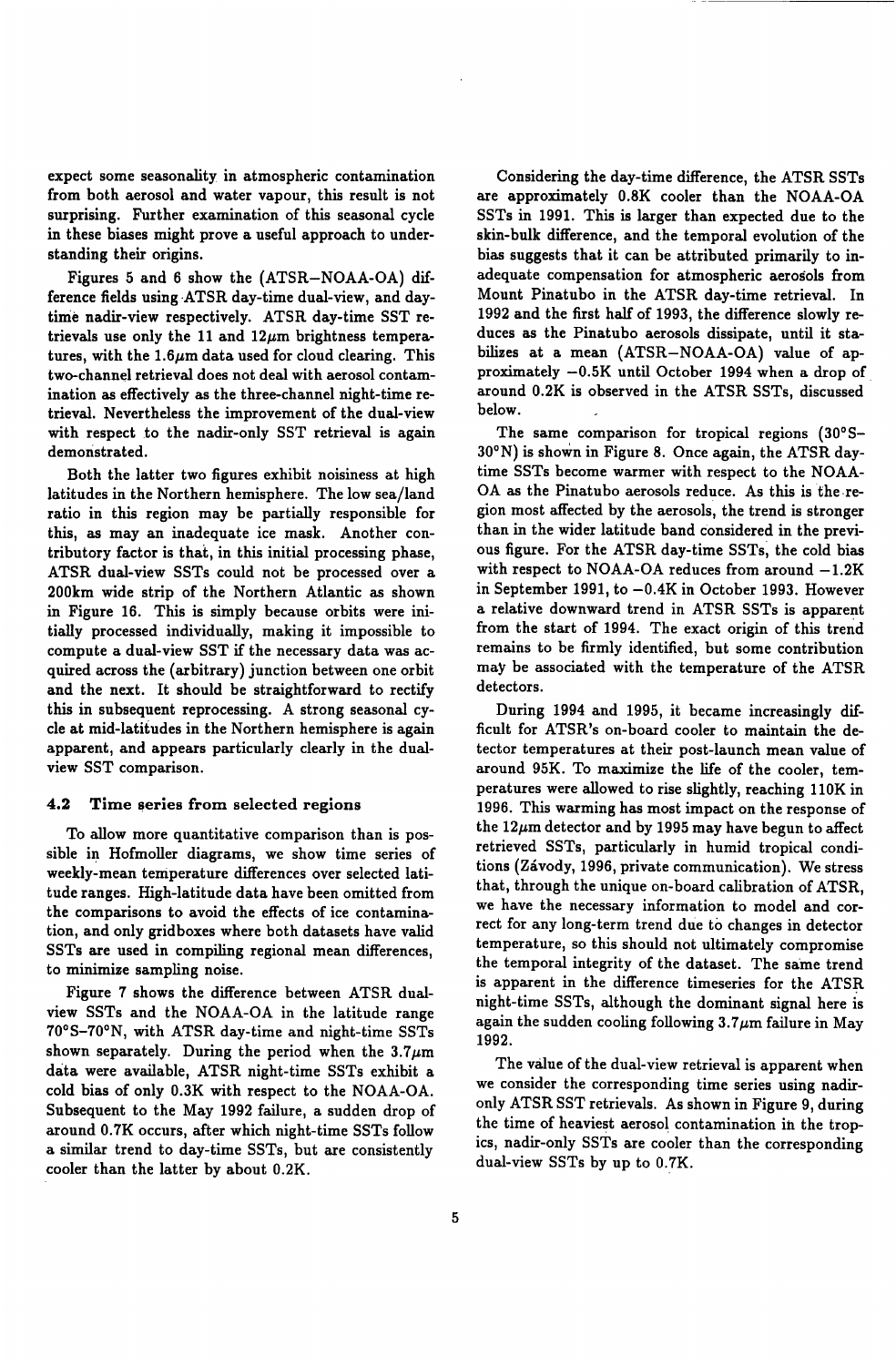The drop in ATSR night-time SSTs subsequent to the failure of the  $3.7\mu$ m channel is clearly a matter of concern. The loss of these data affected night-time retrievals in two ways: a two-channel SST retrieval algorithm using only 11 and  $12\mu$ m data was necessarily adopted, and the cloud-identification tests which used  $3.7\mu$ m data were lost. To estimate the relative importance of these two effects we attempt to quantify the reduced effectiveness of the cloud clearing by comparing **all** ASST night-time SSTs with those from relatively cloud-free regions. Each ATSR ASST value refers to a half-degree area which is divided into nine *cells.* Each cell is evaluated for cloudiness independently and, as a first approximation, we can presume that ASSTs in which eight or nine cells are registered as cloud-free are in fact not affected by any residual cloud contamination. This is clearly only a preliminary check - improved *post hoc* cloud correction schemes are to be implemented in a subsequent study (Jones *et al.,* **1996).**  Figure **10** shows a comparison of weekly-mean dual-view night-time SSTs in the latitude range 70°S-700N; one average is computed using **all** SSTs, as in figure 7, and the other uses only those SSTs which arose from these "cloud free" areas. During the period when  $3.7 \mu m$  data were available, the weekly-mean temperature based **on all** SSTs remains very close to that derived only from 'clear' half-degree fields. After the  $3.7\mu$ m data were lost, the weekly-mean based **on** cloud-free cells are warmer than the mean of **all** the SSTs, but by a factor of less than **0.1K.** Although selection effects may compromise this comparison, it seems likely that most of the drop in ATSR night-time SSTs can be attributed to a bias between the three-channel and two-channel SST retrieval algorithms. This is encouraging, since eliminating this bias in the two-channel retrieval may simply require revised coefficients: this is clearly an urgent priority in the reprocessing programme.

As these comparisons are dominated by the effects of aerosols in equatorial regions, we now consider the midlatitudes in both hemispheres. Figures **11** and **12** show the weekly-mean ATSR-NOAA-OA differences for the latitude bands 70°S-30°Sand 30°N-70°N respectively. As shown in Figure 11, ATSR SSTs average about **0.7K** cooler than NOAA-OA values in mid-latitudes in the Southern hemisphere, with **no** clear aerosol-related trend. However there is a weak seasonal cycle in the bias, particularly in case of the ATSR day-time SSTs in the first two years of the mission, which appear warmest with respect to NOAA-OA in the Southern summer.

.Figure **12** shows the corresponding plot for Northern mid-latitudes. A strong seasonal cycle is evident, with ATSR day-time SSTs peaking in the middle of Northern summers at temperatures in excess of NOAA-OA, but showing a cold bias of about **1.OK** with respect to the latter in the winter. Night-time SSTs evaluated when  $3.7\mu$ m data were available are approximately  $0.4K$ cooler than NOAA-OA, with **no** sign of seasonal variation. Post May **1992,** these SSTs show a weak seasonal cycle, with a cold bias ranging from about **0.9K** in winter to **0.5K** in summer compared to NOAA-OA. This points towards the need for seasonally-dependent twochannel retrieval algorithms, discussed further in the conclusions.

#### **4.3 Geographic location of ATSR-NOAA-OA bias**

As a preliminary investigation of the geographic 10 cation of the differences in the ATSR and NOAA-OA, we now consider global maps of time-averaged SST **dif**ference fields. Only ATSR dual-view data have been used. *AU* temperatures differences are given in Kelvin, and shown in the range  $-2.0K$  to  $+0.5K$ .

OA using ATSR day-time dual-view SSTs. The **miss**ing band of data from Greenland through the North Atlantic and into the Mediterranean arises because the ATSR data downlink occurs in this area, as discussed above. Figure 13 shows **a** fonr-year average of ATSR-NOAA-

In general the ATSR SSTs show a cold bias of about **0.4K** with respect to NOAA-OA. However, considerable geographic variation is evident. ATSR SSTs are around **1.OK** cooler than those from NOAA-OA in the tropical West Pacific, possibly as a result of inadequate compensation for abmospheric water vapour. Saharan dust is likely to **be** responsible for a similar cold bias in ATSR SSTs evident around Africa's Ivory Coast.

Extensive regions in the N.W. Atlantic and N.W. Pacific exhibit ATSR SSTs up to **2K** cooler than NOAA-OA SSTs; this may be associated with residual cloud contamination of ATSR data or a systematic dependence of the ATSR retrieval **on** local meteorological conditions (given that these features correspond to the Northern Hemisphere storm tracks). It might **also** be evidence of tropospheric aerosol contamination **from** the industrialised regions of North America and East Asia. Alternatively, given the close correspondence of the pattern to surface heat **flux** climatology, we may be seeing evidence of the skin-bulk effect. This clearly represents a promising avenue for further investigation.

ATSR SSTs are much warmer than the corresponding NOAA-OA SSTs in the Arctic and Hudson Bay re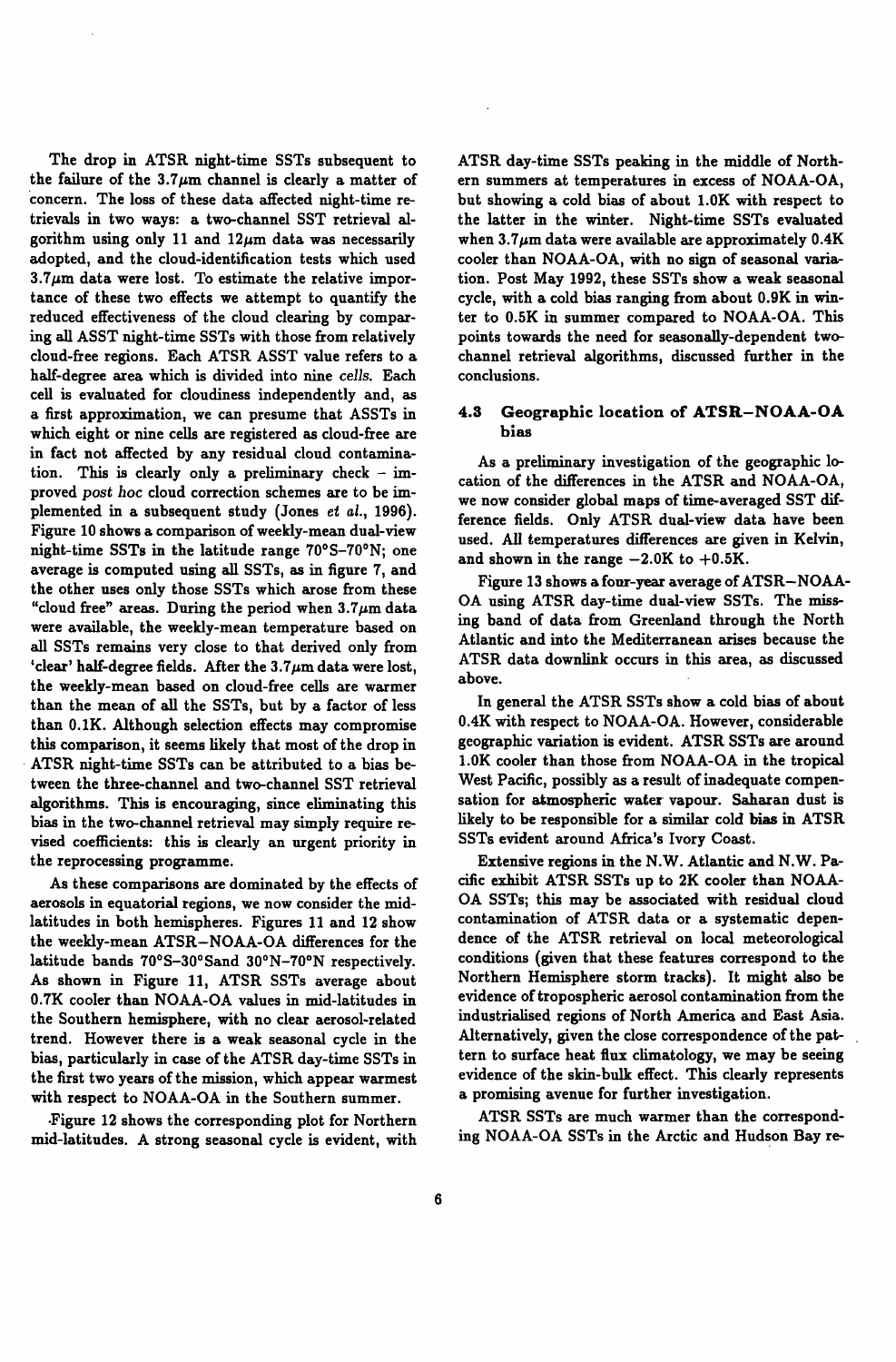gions. This is likely to be due to inconsistencies in ice flagging between the two datasets.

 $\ddot{\phantom{0}}$ 

An intriguing aspect of the figure is the undulations in ATSR-NOAA-OA bias apparent **off** the U.S. Eastern seaboard. Since this is a region of strong SST gradients, we may be observing an artefact of the optimal interpolation used in the NOAA-OA, but the exact origins of this feature remain to be investigated. Similar structure is apparent in other regions where the SST is affected by western boundary currents, for example the Argentine and Japanese coasts.

Figure 14 shows the corresponding figure for those nine months of ATSR night-time SSTs for which the  $3.7\,\mu\text{m}$  data were available. This is considerably noisier than the day-time figure (due to a much shorter integration time) and the ERS-1 3-day orbit repeat cycle (which dominated this period) is clearly visible. Nevertheless the pattern associated with water vapour which is **so** clear in the day-time data is absent, indicating the success of three-channel dual-view retrieval.

#### **4.4 Dual-Nadir differences within ATSR data**

In general, differences between the dual-view and nadir-only SST retrievals are attributable to absorption by atmospheric constituents which were not included in the calculation of the retrieval coefficients. The dual-nadir difference can thus be used as a tracer for atmospheric aerosols (recalling that the ATSR retrieval coefficients are based on an assumption of climatological background aerosol loading) and to a lesser extent may be affected by changes in total column water vapour. Figure 15 shows the zonally-averaged ATSR dual-nadir difference for night-time data. Prior to the failure of the  $3.7\mu$ m channel and ignoring the first three weeks of operation when  $3.7\mu$ m data were not available, the effects of the Mount Pinatubo aerosol plume are clear, with dual-view SSTs more than 1K warmer than the corresponding nadir-only values in the tropics. The heaviest aerosol load appears to be within 20' of the equator until November 1991. Until this time, the Southern hemisphere appears more heavily contaminated than the Northern hemisphere. However in the fist months of 1992 there appears to be stronger transport into the Northern hemisphere. By May 1992, the aerosol load appears fairly evenly distributed over all latitude ranges.

Figure 16 shows the corresponding plot for day-time data. The aerosol plume appears well-confined. within 30' from the equator until March 1992, after which time there appears to be a rapid movement into the Northern hemisphere. This in broad agreement with the observations of Baran and Foot (1994).

The close correspondence between the patterns of dual-nadir differences and the patterns of ATSR-NOAA-OA differences in the day-time and post-3.7- $\mu$ m-failure night-time two-channel retrievals (figures 3 and **5)** is encouraging, since it implies that the necessary information to correct these two-channel retrievals is indeed present in the ATSR data.

#### **5 Conclusions**

The most important result to emerge from this comparison is the success of the ATSR night-time dualview SST retrievals using 3.7, 11 and  $12 \mu m$  data during a period of heavy atmospheric aerosol contamination. This result is particularly significant in that the coefficients in the retrieval algorithm were determined before launch, and assume only climatological background levels of aerosol: the implication is that a three-channel, dual-view SST retrieval is genuinely insensitive to significant changes in atmospheric composition, as anticipated in the design of this mission.

During the time when these data were all available, ATSR night-time SSTs are around 0.3K cooler than NOAA-OA, an amount which is consistent with the skin/bulk temperature difference and the slightly cooler temperatures expected at night-time relative to the NOAA-OA diurnal average. The value of the dualview retrieval is confirmed by the comparison with the nadir-only retrieval in which a cold bias of up to 2K can be attributed to the effect of aerosols, and in which the location of the Pinatubo plume can be clearly seen.

As discussed above, the loss of the  $3.7\mu m$  channel in May 1992 affected night-time retrievals in two ways; a two-channel SST retrieval algorithm using only 11 and  $12\mu$ m data was necessarily adopted, and the cloud-identification tests which used  $3.7\mu$ m data were lost. The two-channel algorithm appears to be subject to a systematic cold bias, and is compromised by the presence of atmospheric aerosols. An improved algorithm which incorporates a correction for the Pinatubo aerosols is under development.

Inadequate cloud-clearing is a serious problem with ATSR's night-time SST retrieval after the loss of the  $3.7\mu$ m channel. Jones *et al.* (1996) have proposed a scheme whereby cloud-contaminated night-time observations can be identified by comparison with day-time data, which they assume are not affected by cloud contamination. A dataset which has been subjected to this post-processing scheme is likely to be made available in late 1996, and an improved cloud-clearing algorithm has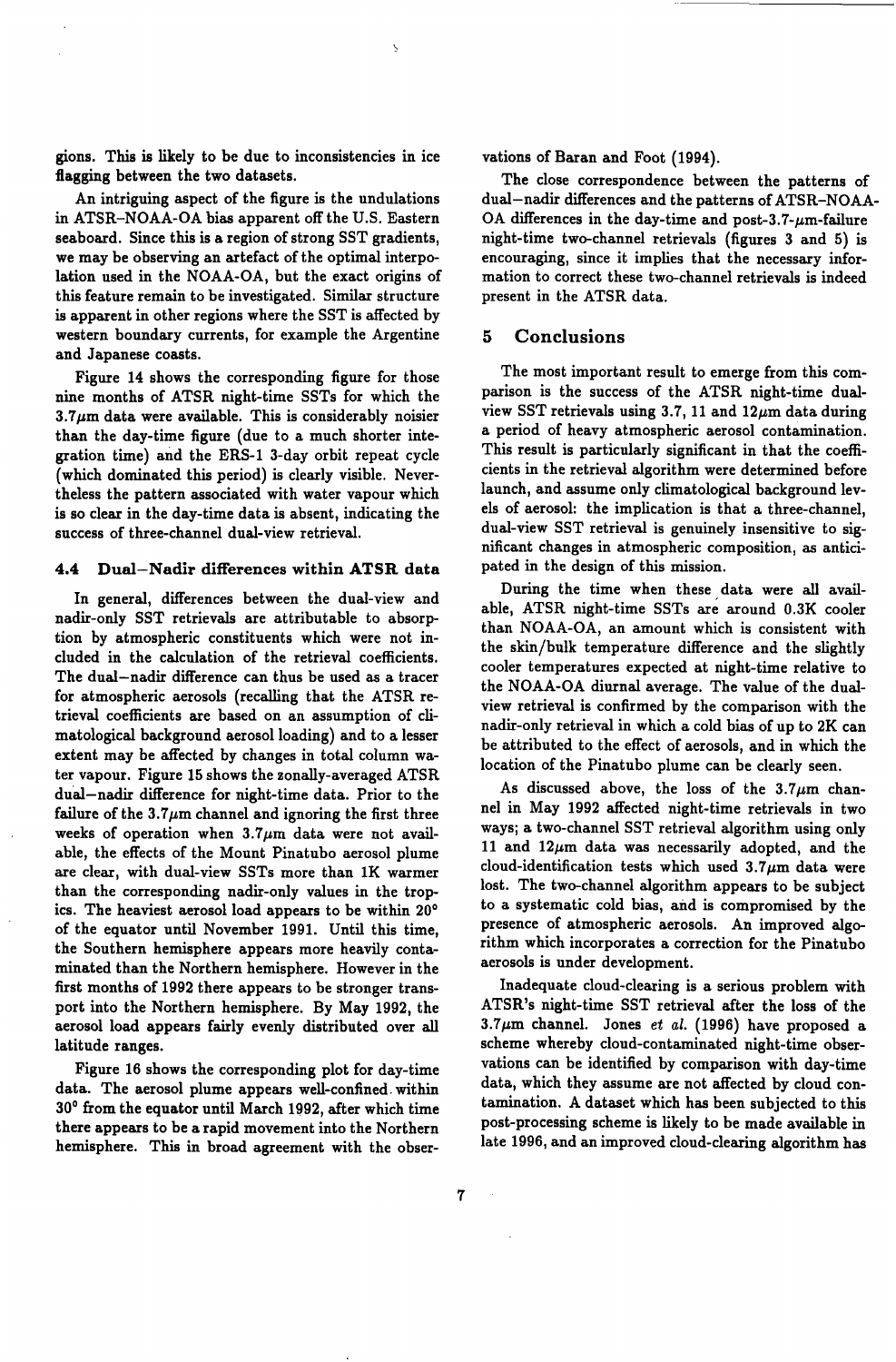been developed and is currently being implemented in the operational scheme.

ATSR day-time data are not considered to be seriously affected by cloud contamination. However ATSR's day-time SSTs exhibit a larger cold **bias** with respect to NOAA-OA SSTs than can be attributed to the skin/bulk effect, and the patterns of water vapour and aerosol contamination are clearly evident. This suggests that the coefficients used in the two-channel retrievals may not be optimal. As mentioned above, the initial nine months of SSTs from the three-channel, nighttime observations show no evidence of atmospheric bias. These data may be used directly to provide a "ground truth" in the derivation of unbiased coefficients for a revised two-channel night-time retrieval for use after the  $3.7\mu$ m channel loss. In conjunction with a model of the diurnal cycle in skin SST, we **also** intend to use the period when  $3.7\mu$ m data were available to examine the origins (and scope for removal) of the observed bias in the two-channel day-time retrieval algorithm.

In the longer term, several results presented here, particularly the seasonal cycle in the bias in the twochannel retrieval algorithms, point to the need for a more physically based approach to SST retrieval to exploit the full potential of the ATSR data. Information about total column and vertical profiles of atmospheric moisture and aerosol, while apparently unnecessary for accurate three-channel, dual-view SST retrieval, may significantly improve two-channel SSTs.

ATSR-2, the second instrument in the ATSR series, was launched on board ESA's ERS-2 in April 1995. Global SSTs from this instrument will be available in late 1996 and the improved processing scheme developed for ATSR-2 data will eventually be used to reprocess ATSR-1 observations, with the resulting SSTs given at 10 arcminute resolution. SSTs from the period May-December 1995 will soon be available from both ATSR-1 and ATSR-2. The comparison of these datasets will help to establish the accuracy of both instruments.

#### **Acknowledgments**

We would like to thank Albin Závody and John Delderfield for helpful comments and suggestions.

## **References**

Allen M.R. *et al.,* "Global change detection", Nature, **370,** 24-25, 1994.

Baran A.J. and Foot J.S., "New application of the operational sounder HIRS in determining a a climatology **of** sulphuric acid aerosol from the Pinatubo eruption", *J.* Geophys. Res., **99,** (D12), 25,673-25,679, 1994.

Bailey P., SADIST Products (Version 500), Space Science Department, Rutherford Appleton Laboratory, 1993. Bailey P., SADIST-2, *vl00* products, (ER-TN-RAL-

AT-2164), Space Science Dept., Rutherford Appleton Laboratory, 1995.

Barton I.J. *et al.,* "Validation **of** the ATSR in Australian Waters", *J.* Atmos. Oceanic Technol., **12,** 290- 300, 1995.

Bottomley M. *et al.,* "Global Ocean Surface Temperature Atlas, Joint Project, United Kingdom Meteorological Office and Massachusetts Institute **of** Technology" , Her Majesty's Stationary Office, London, 20pp, 313 plates, 1990.

Delderfield J. *et al.,* "The Along-Track Scanning **Ra**diometer (ATSR) for ERS-l", Instrumentation for *op*  tical remote sensing from space, Proc. SPIE 589,114, 1986.

Donlon C.J. and Robinson I.S. "Observations **of** the oceanic thermal **skin** in the Atlantic ocean, *J.* Geophys. Res., 1996

Edwards T. *et al.,* "The Along Track Scanning **Ra**diometer - Measurement **of** Sea-Surface Temperature from ERS-l", *J.* British Interplan. Soc., **43,** 160-180, 1990.

Forrester T.N. and Challenor P.G., "Validation **of** ATSR sea-surface temperatures in the Faeroes region", Int. *J.*  Remote Sens., **16,** 15, 2741-2753,1995.

Harries J.E. *et al.*, "Observations of sea-surface temperature for climate research", Phil. Trans. Royal Soc. London, **309,** 381-395, 1983.

Harrison D.L. and Jones C.P., "A user appraisal of ATSR near-real-time products", Proc. First ERS-1 Symposium, ESA SP-359, 791-795, 1994.

Jones M.S. *et al.,* "Reducing Cloud Contamination in ATSR Averaged SST data", *J.* Atmos. Oceanic Tech*nol.,* **13,** 492-506, 1996.

Minnett P. J., "Consequences **of** sea-surface temperature variability on the validation and applications of satellite measurements" , *J.* Geophys. Res., **96,** 18,475-38,489, 1991.

Murray, **J.,** "Sea-Surface Temperatures from ATSR (August 1991 - July 1995)" (RAL publication).

Mutlow C.T., *et al.,* "Sea-surface temperature measurements by the along-track scanning radiometer on the ERS-1 satellite: Early results", *J.* Geophys. Res., **99,**  575-588, 1994.

McClain E.P., *et al.,* "Comparative performance **of**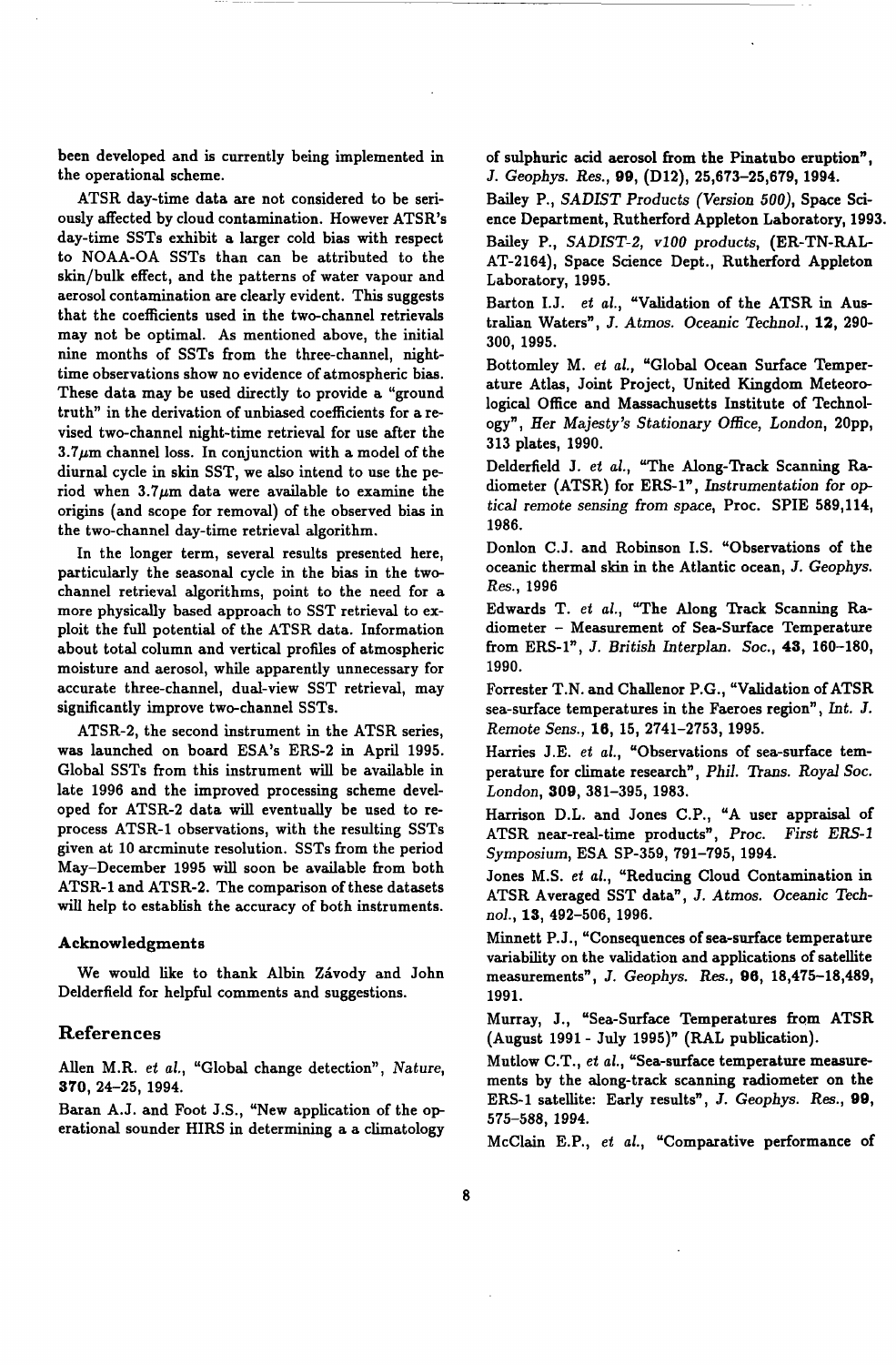**AVHRR based multichannel SSTs", J.** *Geophys. Res.,*  **90, 11587-11601,1985.** 

**Reynolds R. W., "A Real-Time global sea-surface temperature analysis", J.** *Climate,* **1, 75-86, 1988.** 

**Reynolds R.W.** , **"Impact of Mount Pinatubo aerosols**  on satellite-derived sea-surface temperatures", J. Cli*mate, 6,* **768-774, 1993.** 

**Reynolds R.W. and Smith T.M., "Improved global seasurface temperature analyses using optimum interpolation", J.** *Climate,* **7, 929-948, 1994.** 

**Reynolds R.W. and Marisco D.C.,** " **An Improved Real-Time global sea-surface temperature analysis," J.** *Climate, 6,* **114-119,1993.** 

**Saunders R.W. and Kriebel K. T., "An improved method for detecting clear sky and cloudy sky radiances from AVHRR data",** *ht.* **J.** *Remote Sens.,* **9, 123-150, 1988.** 

**Schluessel P.** *et al.,* **"On the Bulk-Skin Temperature Difference and Its Impact on Satellite Remote Sensing of Sea-Surface Temperature",** *J. Geophys. Res.,* **95, NO. C8, 13341-13356,1990.** 

**Zdvody A.M.** *et al.,* **"The ATSR data processing Scheme Developed for the EODC",** *ht. J. Remote Sens.,* **15, 827-843, 1994.** 

**Zdvody A.M.** *et al.,* **"A radiative transfer model for SST retrieval for the ATSR", J.** *Geophys. Res.,* **100, 937- 952, 1995.**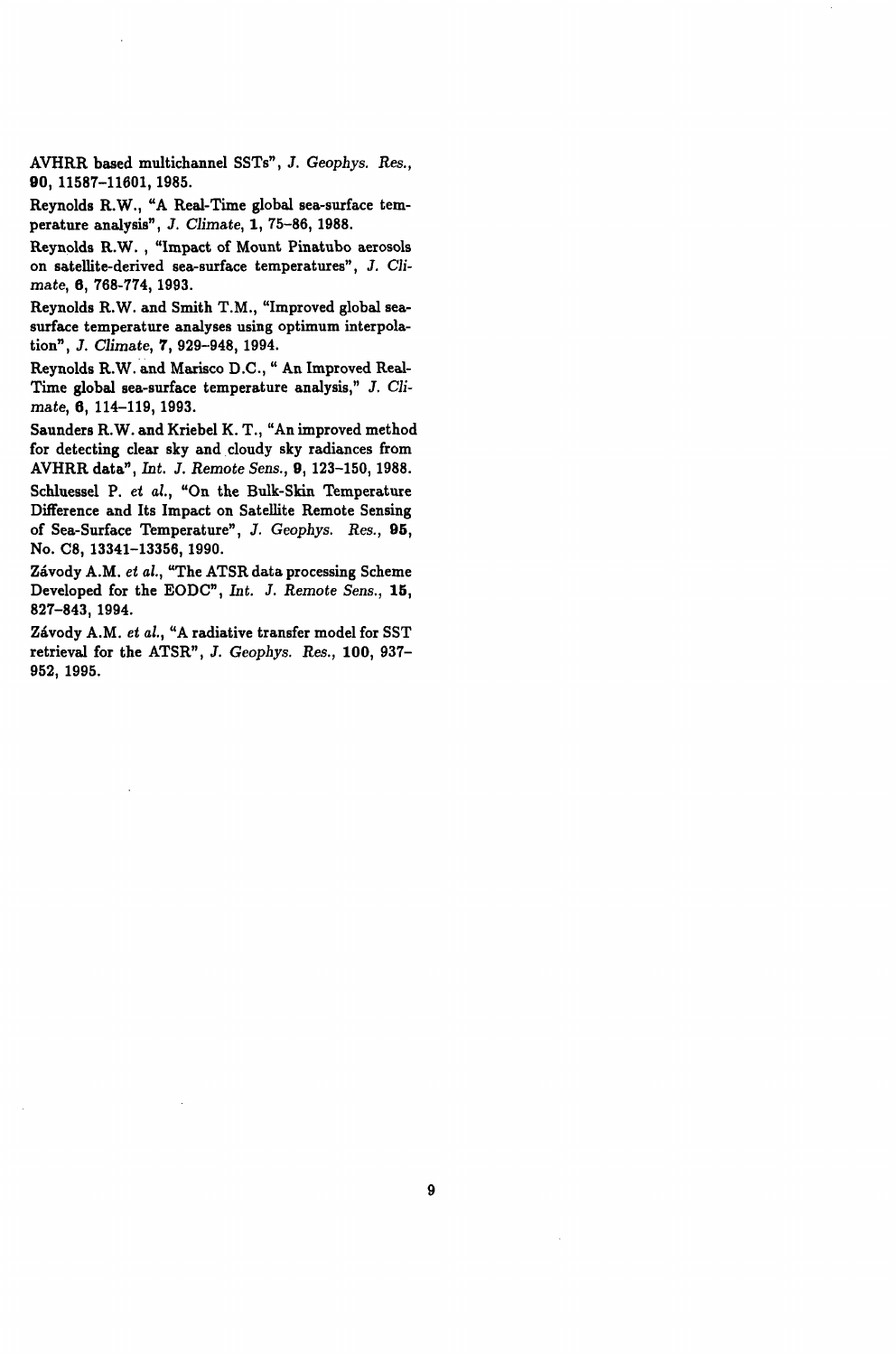# **6 Figures**



**Figure 1. Time-latitude plot of zonal mean SST from the NOAA operational analysis** 



**night-time SSTs and NOAA-OA. Note revised colour scale Zonal mean differences between ATSR dual-view** 



**Figure 2. As figure 1, with ATSR dual-view night-time SSTs** 



**Figure 4. As figure 3, but with ATSR single-view (nadir only) night-time SSTs**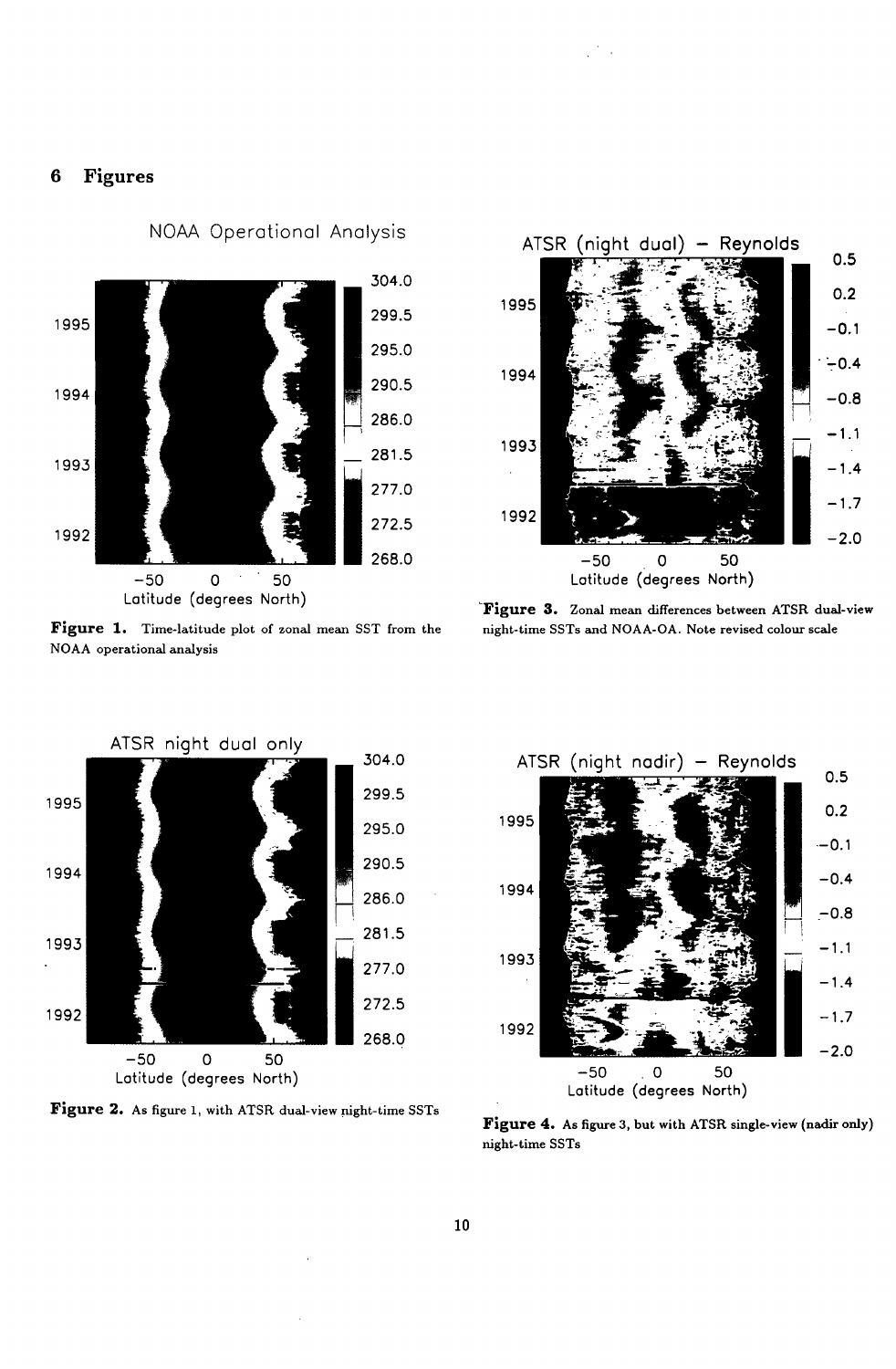

Figure 5. Zonal mean differences between ATSR dual-view **day-time SSTs and NOAA-OA.** 



**Zonal mean differences between ATSR dual-view Figure** *7.* **Area mean difference between ATSR dual-view SSTs**  and NOAA-OA in the latitude range  $70^{\circ}$ S-70°N



**Figure 6. As figure 5, but with ATSR single-view (nadir only) day-time SSTs** *range* 30°S-30°N



**Figure 8. As figure 7, using dual-view data in the latitude**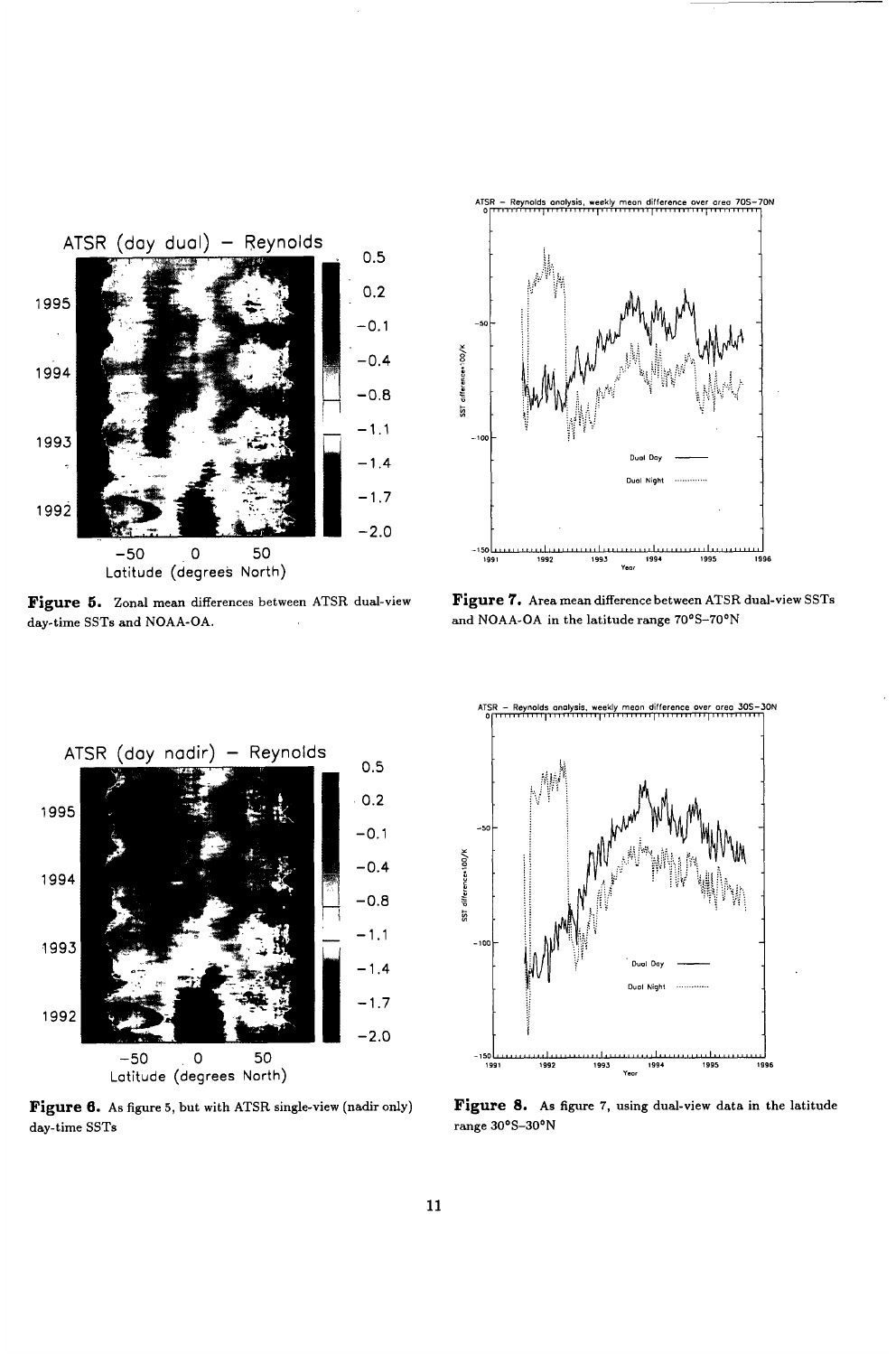

**Figure 9. As figure 7, using ATSR single-view (nadir only) SSTs** 



**Figure 10. As figure 7, comparing area mean difference aver**aged over all dual-view SSTs and over only those in which 8 or 9 **cells contributed to the ASST value (considered cloud free)** 



**Figure 11. As figure 7, using dual-view data in the latitude**  range  $70^{\circ}$ S-30°S



**Figure' 12. As figure 7, using dual-view data in the latitude**  range 30°N-70°N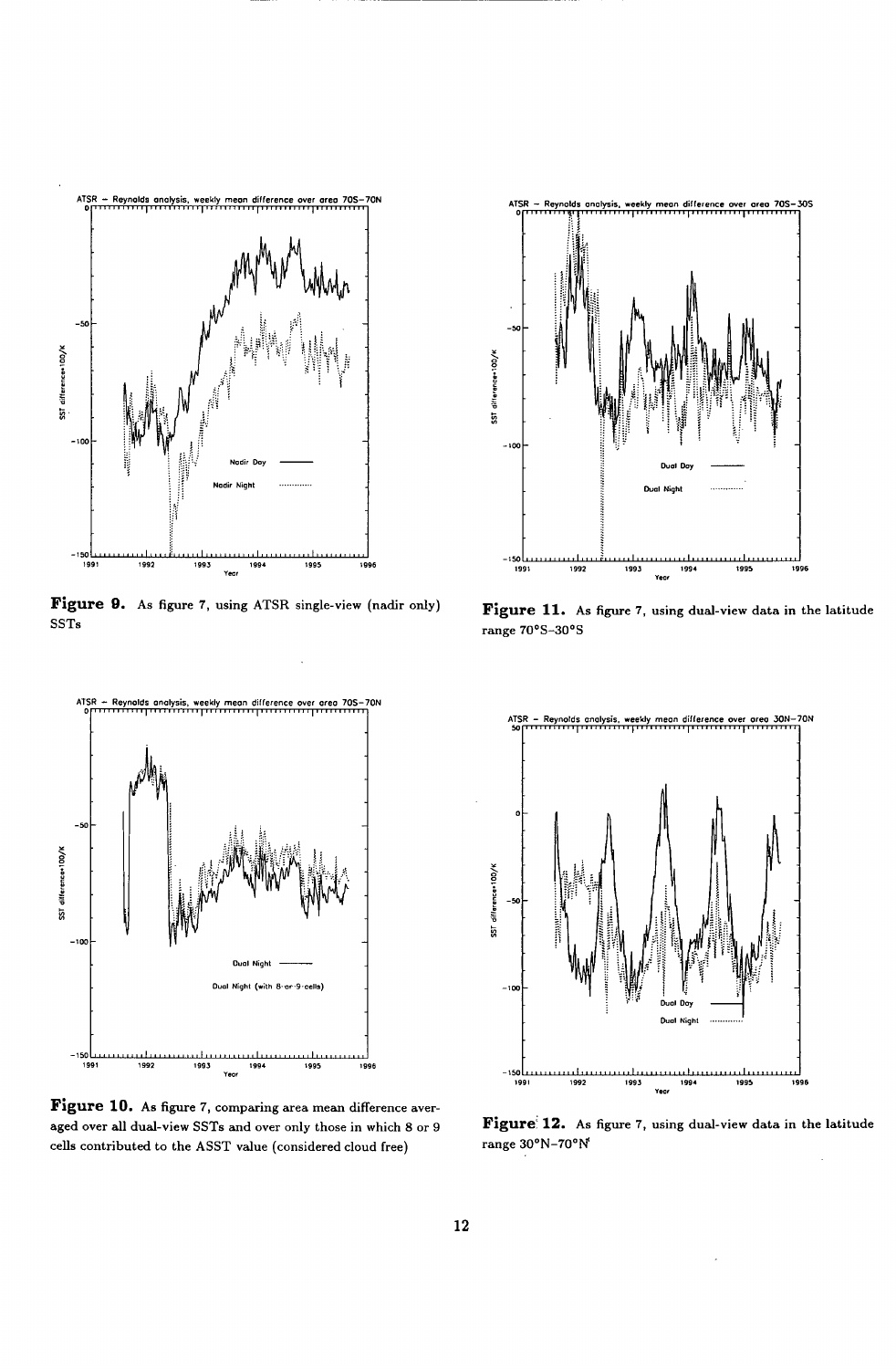

**Figure 13. Four-year mean ATSR minus NOAA-OA: ATSR day-time dual-view SSTs only** 



**Figure 14. &month mean ATSR minus NOAA-OA: ATSR night-time dual-view SSTs for the period (October 1991 10 May**  1992) with  $3.7\mu$ m channel data